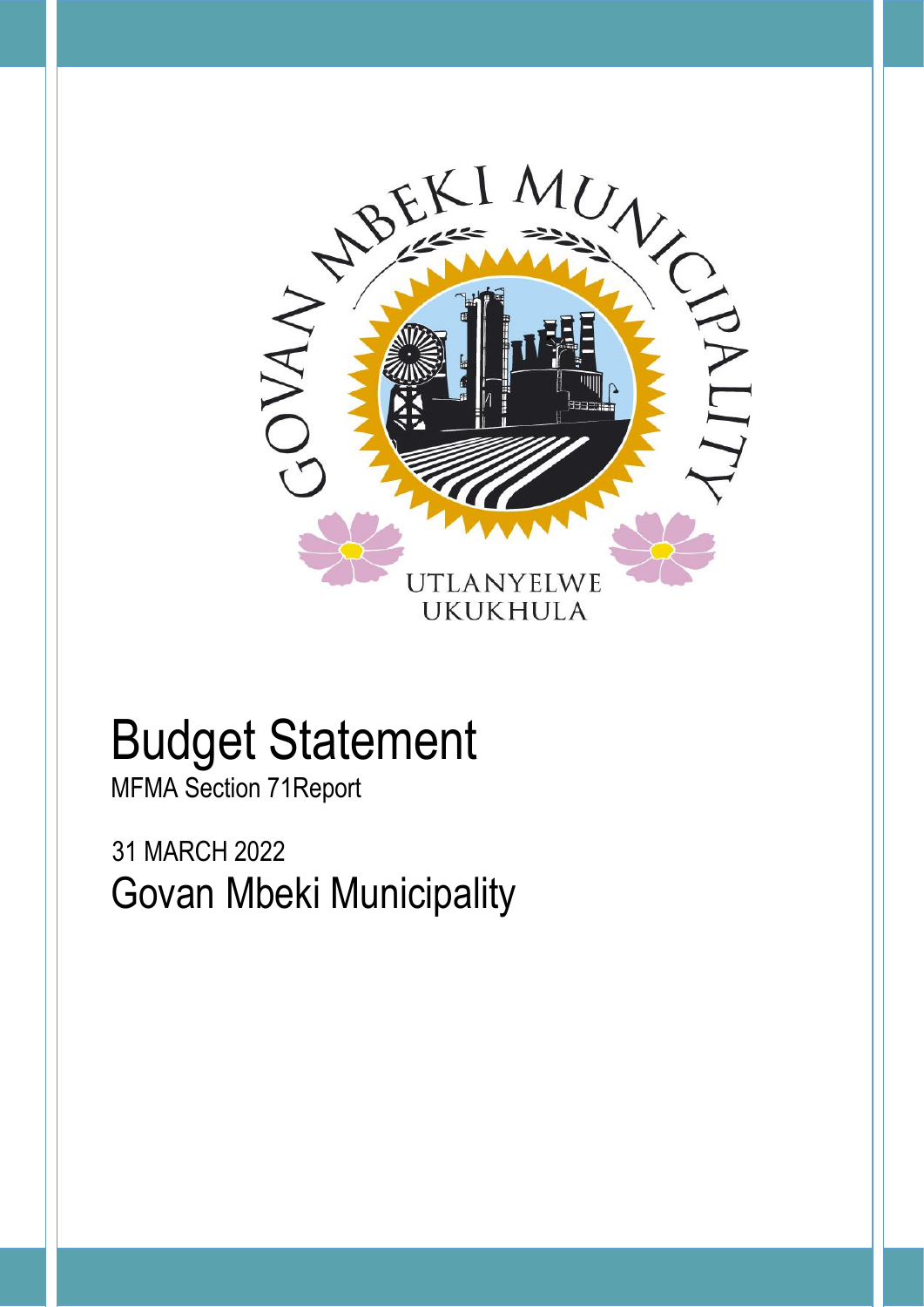# 1. Introduction

# 1.1 Purpose

To comply with section 71(1) of the Municipal Finance Management Act (MFMA), by submission of a report in a prescribed format to the Mayor within 10 working days after the end of each month on the state of the Municipality's budget.

The monthly Budget Statement also aims to provide an update on indicators critical to the municipality's viability and serve as an early warning indicator where remedial action is required. The consolidated performance is a high level overview of the municipality's viability and sustainability.

# 1.2 Background

The Municipal Budget and Reporting Regulations (MBRR) are designed to achieve a range of objectives, including improving the local government sphere's ability to deliver basic services by facilitating sustainability and better medium term planning and policy choices on service delivery.

The report has been prepared in terms of the following legislative framework:

- i. The Municipal Finance Management Act No.56 of 2003
- ii. And the Municipal Budget and Reporting Regulations

The MBRR highlights the format of the monthly budget statements.

*"28. the monthly budget statement of a municipality must be in the format specified in Schedule C and includes all the required tables, charts and explanatory information, taking into account any guidelines issued by the Minister in terms of Section 168 (1) of the Act."*

The objective of these Regulations is to ensure sound and sustainable management of the budgeting and reporting practices of Municipalities by establishing uniform norms and standards and other requirements for ensuring transparency, accountability and appropriate lines of responsibility in the budgeting and reporting process and other relevant matters as required by the Act.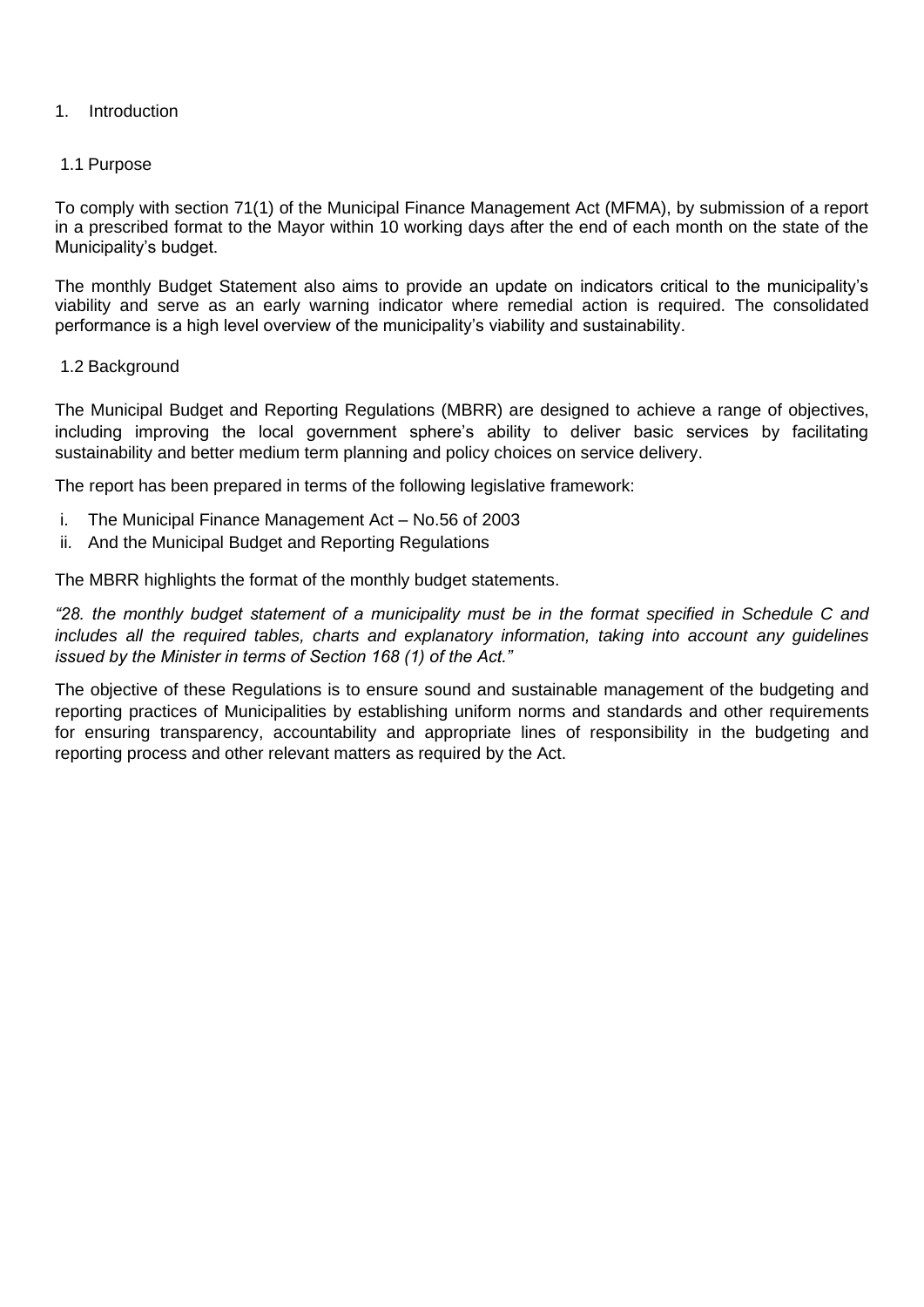2. Section 13: Quality Certification by Accounting Officer

| I E.K. Tshabalala, the acting municipal manager of Govan Mbeki Municipality, hereby certify that: -                                                                           |
|-------------------------------------------------------------------------------------------------------------------------------------------------------------------------------|
| $\Box$ The monthly budget statement report                                                                                                                                    |
| And supporting documentation for the month of MARCH 2022 has been prepared in accordance with<br>the Municipal Finance Management Act and the regulations made under the Act. |
| <b>Print Name: V. Nkhata</b>                                                                                                                                                  |
| Acting Chief Financial Officer of Govan Mbeki Municipality (MP307)                                                                                                            |
| Signature:                                                                                                                                                                    |
| Date:                                                                                                                                                                         |
|                                                                                                                                                                               |
|                                                                                                                                                                               |
| Print Name: E.K. Tshabalala                                                                                                                                                   |
| Acting Municipal Manager of Govan Mbeki Municipality (MP307)                                                                                                                  |
| Signature:                                                                                                                                                                    |
| Date:                                                                                                                                                                         |
|                                                                                                                                                                               |
|                                                                                                                                                                               |
|                                                                                                                                                                               |
|                                                                                                                                                                               |
|                                                                                                                                                                               |
|                                                                                                                                                                               |
|                                                                                                                                                                               |
|                                                                                                                                                                               |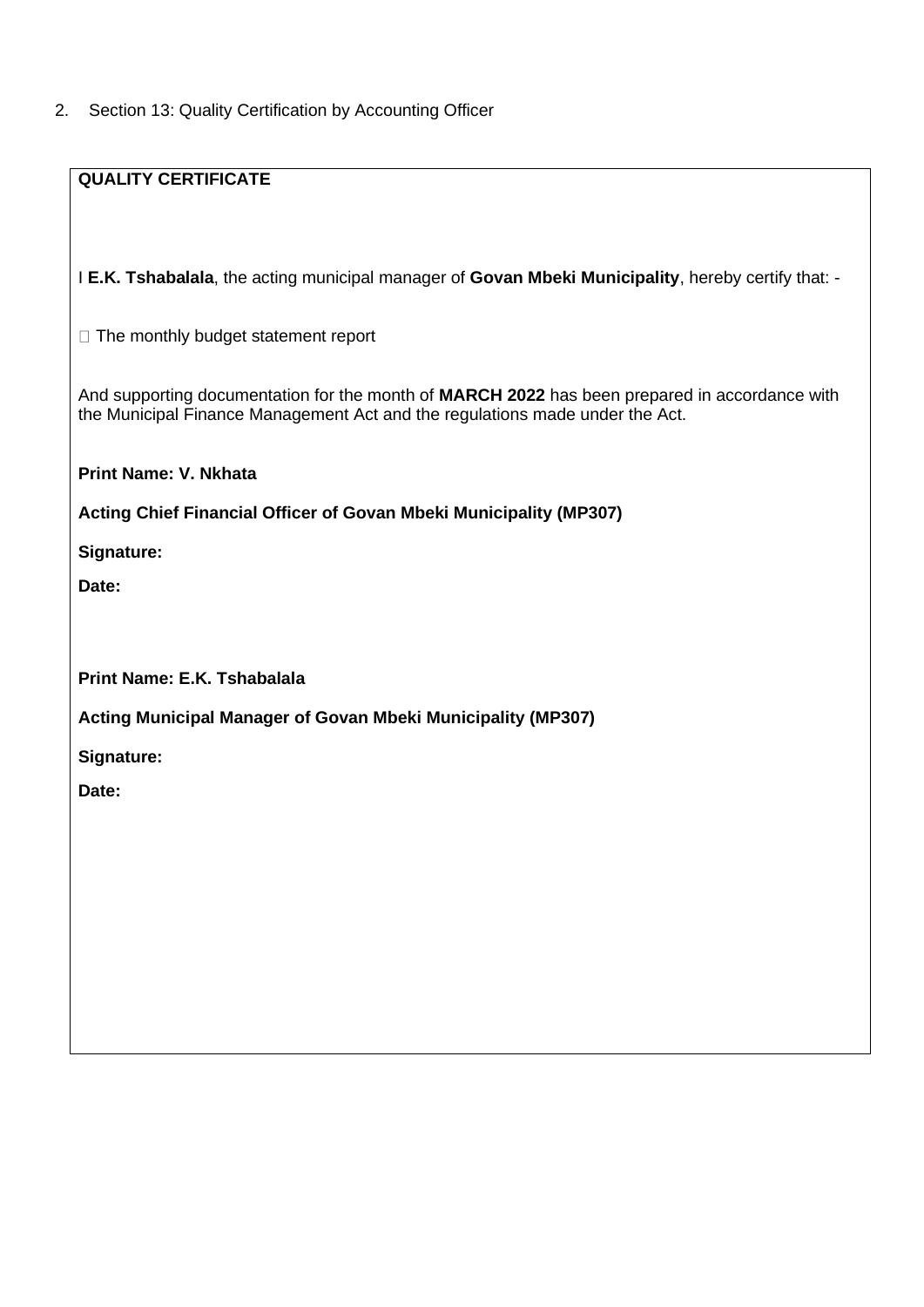# **1. DISCUSSION**

#### **SALIENT FEATURES OF FINANCIAL RESULTS ARE AS FOLLOWS**

#### **Operating Revenue**

The overall performance on the revenue component is 15% below target. The performance is mainly due to negative performance on service charges, Investment revenue and other income.

#### **Operating Expenditure**

The overall performance on the expenditure component is 11% below target.

Bulk purchases, and inventory consumed are above target by 5% and 22% respectively, careful monitoring will take place as unauthorised expenditure might occur in these line items.

#### **Capital Expenditure**

Total Capital Expenditure to date is R 53 345 122 of this amount R 20 717 456 relates to MIG funding, R 1 355 930 for Water Service Infrastructure, R 14 371 380 for Regional Bulk Infrastructure, R 13 688 624 relates to INEP whilst R 3 211 732 is from internally generated funds.

| <b>Description</b>                                     | <b>Funding</b> | <b>Total budget</b><br><b>Including</b><br>rollover | <b>YTD</b><br><b>Expenditure</b><br>Quarter 2) | <b>YTD</b><br><b>Expenditure</b><br>Quarter 3) | Available as<br>at 31 March<br>2022 |
|--------------------------------------------------------|----------------|-----------------------------------------------------|------------------------------------------------|------------------------------------------------|-------------------------------------|
| Municipal Infrastructure Grant                         | <b>MIG</b>     | 67 761 470                                          | 14 300 238                                     | 20 717 456                                     | 47 044 014                          |
| Water Services Infrastructure Grant                    | <b>WSIG</b>    | 20 228 729                                          | 1 355 930                                      | 1 355 930                                      | 18 872 799                          |
| Regional Bulk Infrastructure Grant                     | <b>RBIG</b>    | 86 596 277                                          | 10 548 660                                     | 14 371 380                                     | 72 224 897                          |
| <b>Gert Sibande District</b>                           | <b>GSDM</b>    | 900 000                                             | 0                                              | 0                                              | 900 000                             |
| Sasol                                                  | Sasol          | 15 116 475                                          | 0                                              | 0                                              | 15 116 475                          |
| Integrated National Electrification Programme<br>Grant | <b>INEP</b>    | 18 580 668                                          | 13 688 624                                     | 13 688 624                                     | 4 892 044                           |
| Own Funding                                            | Revenue        | 129 775 150                                         | 3 171 996                                      | 3 211 732                                      | 126 563 418                         |
| <b>Total</b>                                           |                | 336 851 877                                         | 43 065 448                                     | 53 345 122                                     | 283 506 755                         |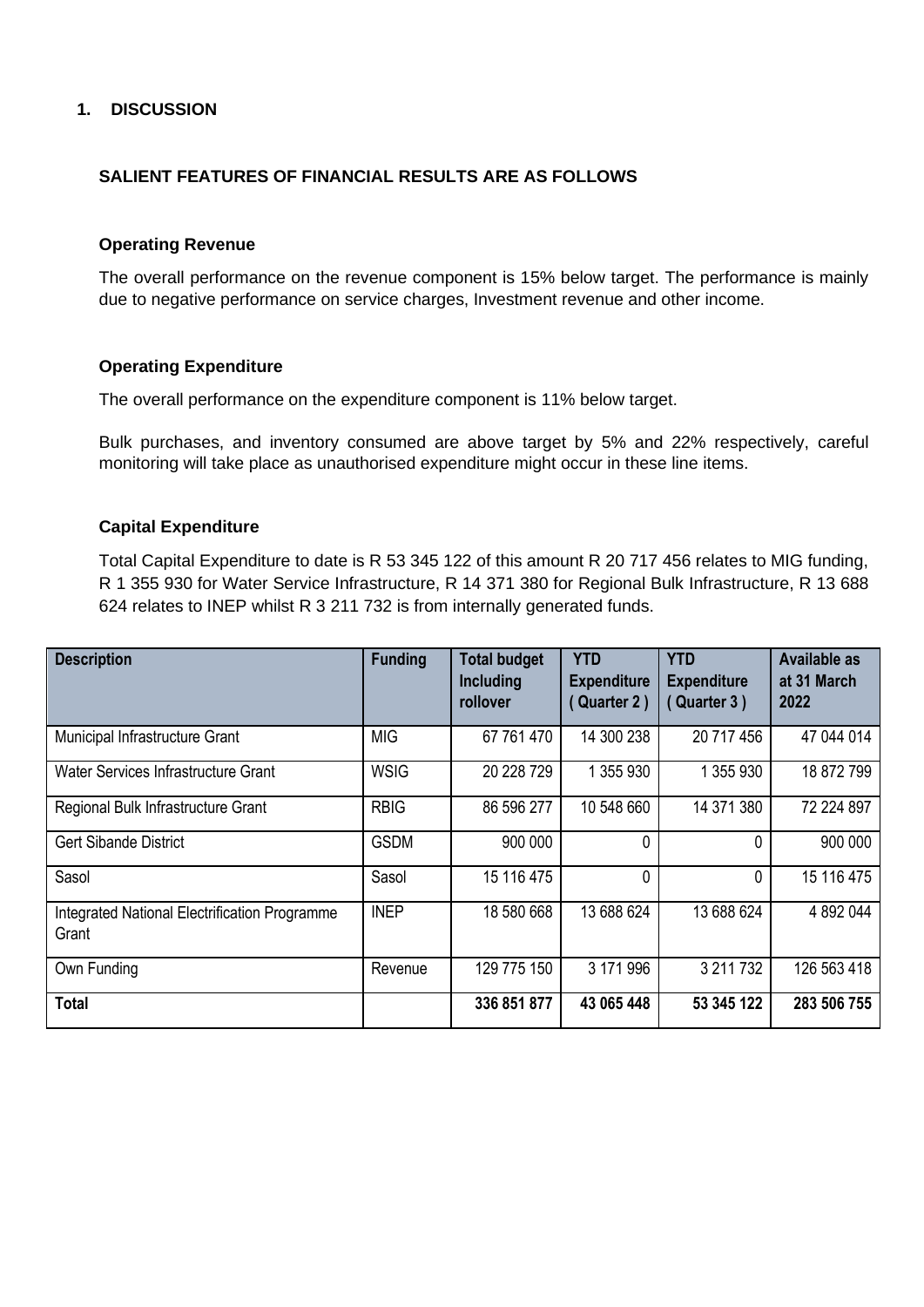# **Unspent Operational and Capital Grants**

| <b>Grants</b>                                                 | <b>Allocated</b><br>2021/2022 | <b>Actual</b><br><b>Received</b><br>2021/2022 | <b>Rollover</b><br>2021/2022 | <b>Actual</b><br><b>Received</b><br><b>Including</b><br><b>Rollover</b><br>2021/2022 | <b>Expenditure</b><br>as at 31<br><b>MARCH</b><br>2022 | <b>Unspent</b><br>2021/2022 | YTD % |
|---------------------------------------------------------------|-------------------------------|-----------------------------------------------|------------------------------|--------------------------------------------------------------------------------------|--------------------------------------------------------|-----------------------------|-------|
| <b>Extended Public works</b><br>Programme                     | 1677000                       | 1677000                                       |                              | 1 677 000                                                                            | 1 677 000                                              | 0                           | 100%  |
| <b>Financial Management</b>                                   | 2 100 000                     | 2 100 000                                     | 379 674                      | 2 479 674                                                                            | 870 393                                                | 1609281                     | 35%   |
| <b>Integrated National</b><br>Electrification programme Grant | 7 650 000                     | 17 743 000                                    | 10 930 668                   | 28 673 668                                                                           | 13 688 624                                             | 14 985 044                  | 48%   |
| Infrastructure Skills<br>Development Grant                    | 24 500 000                    | 24 500 000                                    |                              | 24 500 000                                                                           | 24 500 000                                             | 0                           | 100%  |
| Municipal Infrastructure Grant                                | 61 043 000                    | 51 526 000                                    | 6718470                      | 58 244 470                                                                           | 20 717 456                                             | 37 527 014                  | 36%   |
| Water Services Infrastructure<br>Grant                        | 16 000 000                    | 16 000 000                                    | 4 228 729                    | 20 228 729                                                                           | 1 355 930                                              | 18 872 799                  | 7%    |
| Regional Bulk Infrastructure<br>Grant                         | 40 000 000                    | 0                                             | 46 596 277                   | 46 596 277                                                                           | 14 371 380                                             | 32 224 897                  | 31%   |
| Gert Sibande Grant                                            |                               |                                               | 900 000                      | 900 000                                                                              |                                                        | 900 000                     | $0\%$ |
| Sasol Grant-Electrification                                   |                               |                                               | 15 116 475                   | 15 116 475                                                                           |                                                        | 15 116 475                  | $0\%$ |
| <b>Energy Efficiency Demand</b><br>Grant                      | 4 200 000                     | 4 200 000                                     |                              | 4 200 000                                                                            | 262 080                                                | 3 937 920                   | 6%    |
| Total                                                         | 157 170 000                   | 117 746 000                                   | 84 870 293                   | 202 616 293                                                                          | 77 442 862                                             | 125 173 431                 | 38%   |

# **Cash Flows**

At the 31<sup>st</sup> of March 2022, we had a positive bank statement balance of R 20 312 449 and a positive cash book balance of R 2 831 681.

# **Creditors**

The total creditors balance for the month of March 2022 amounted to R 3 284 037 970. The major creditors are Eskom and Rand Water.

# **Debtors**

Our Debtors book had a total balance of R 2 912 158 944 as at end of March 2022. The debtors' payment rate for the month is 63%

 **The following table indicates the consumer debtor's payment rate for the month:**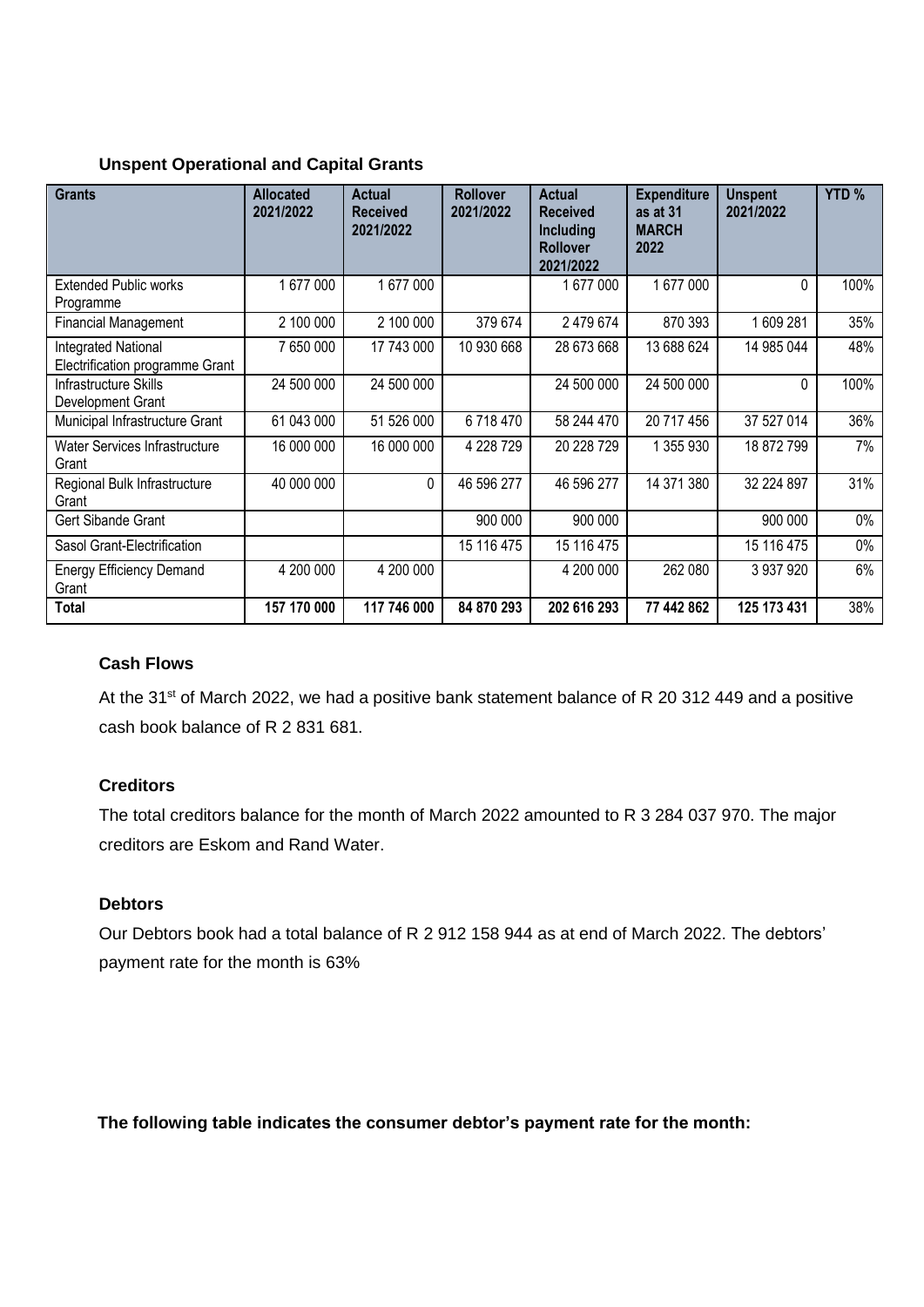| <b>Category</b>       | <b>Actual Cash For</b><br>the Month | <b>Total</b><br><b>Movement</b> | <b>Billing for</b><br>February 2022 | <b>Adjustments</b> | <b>Payment</b><br>Rate<br><b>Movement</b> | <b>Payment</b><br>Rate<br><b>Billing</b> |
|-----------------------|-------------------------------------|---------------------------------|-------------------------------------|--------------------|-------------------------------------------|------------------------------------------|
| Payment               | 44 204.80                           | 0.00                            | 0.00                                | 0.00               | $0\%$                                     | $0\%$                                    |
| Deposits              | -238 604.17                         | 2 446 140.14                    | 0.00                                | 2 446 140.14       | 10%                                       | $0\%$                                    |
| Agreements            | -445 112.65                         | $-1081.60$                      | 0.00                                | $-1081.60$         | $0\%$                                     | $0\%$                                    |
| Indigent Flat Credit  | $-22965.02$                         | -2 857 386.77                   | 0.00                                | -2 857 386.77      | $0\%$                                     | $0\%$                                    |
| Water                 | -23 456 956.76                      | 32 696 623.00                   | 44 663 663.50                       | -11 967 040.50     | 72%                                       | 53%                                      |
| Electricity           | -27 897 983.67                      | 31 535 632.26                   | 34 473 531.12                       | -2 937 898.86      | 88%                                       | 81%                                      |
| Loans/Old Debt        | $-2829.14$                          | 0.00                            | 0.00                                | 0.00               | $0\%$                                     | $0\%$                                    |
| Rates                 | -26 851 027.80                      | 30 736 144.77                   | 31 676 690.81                       | -940 546.04        | 87%                                       | 85%                                      |
| <b>Annual Rates</b>   | $-19820.48$                         | 0.00                            | 0.00                                | 0.00               | $0\%$                                     | $0\%$                                    |
| Refuse                | -5 069 651.55                       | 11 324 894.45                   | 11 362 764.59                       | $-37870.14$        | 45%                                       | 45%                                      |
| Sewerage              | -4 759 727.52                       | 11 175 174.54                   | 11 237 869.29                       | $-62694.75$        | 43%                                       | 42%                                      |
| Miscellaneous         | $-104606.97$                        | 811 329.14                      | 364 966.16                          | 446 362.98         | 13%                                       | 29%                                      |
| Miscellaneous(No Vat) | -192 743.57                         | 403 291.24                      | 404 190.80                          | $-899.56$          | 48%                                       | 48%                                      |
| Vat                   | -9 237 824.34                       | 13 144 230.17                   | 15 315 688.71                       | -2 171 458.54      | 70%                                       | 60%                                      |
| Interest              | -309 579.99                         | 10 690 041.61                   | 10 788 398.63                       | -98 357.02         | 3%                                        | 3%                                       |
| Payment Advanced      | -1 636 798.79                       | 0.00                            | 0.00                                |                    | 100%                                      | 100%                                     |
| <b>TOTAL</b>          | -100 202 027.62                     | 142 105 032.95                  | 160 287 763.61                      | -18 182 730.66     | 71                                        | 63                                       |

# **Reason for revenue decline**

- Poor Enforcement of credit control and debt collection policy
- Cut off action not done continuously
- Insourcing of services that was being done by external service providers on meter reading and meter installation
- Pre-paid meters inspection not done on a continuous bases, based on Low purchases (to Identify ghost vending) and zero purchases (identify meter tempering);
- Ghost vending and broken and faulty meters not replaced in time.
- Inaccurate billing data
- Loss of revenue through vending

# **Expenditure**

Bulk purchases, and inventory consumed are above target by 5% and 22% respectively, careful monitoring will take place as unauthorised expenditure might occur in these line items.

Contracted services are below target by 28%. Other expenditure is also underperforming by 29%.

# **Expenditure of Staff Benefits for the month of March**

| Salary bill for Councillors | R 2 015 000  |
|-----------------------------|--------------|
| Salary bill for employee's  | R 45 551 000 |
|                             |              |
| Total staff compliment      | 1 2 4 8      |
| Staff resignations          | 8            |

Staff Appointments 0